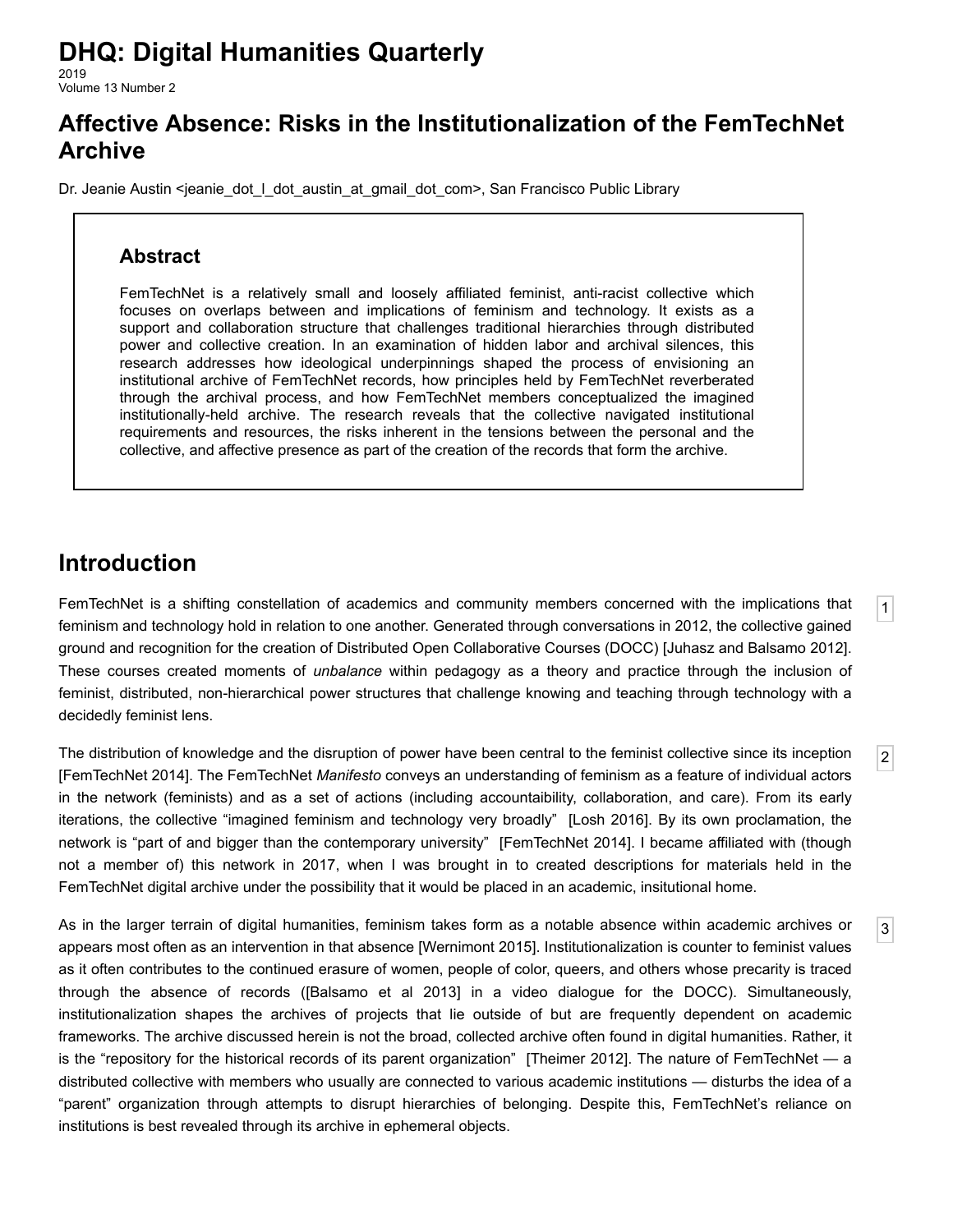<span id="page-1-0"></span>Receipts, schedules, and dropped grant applications combine to show that FemTechNet activities were often shaped by access to resources and powerful institutions. This research strums the tension of placing the records of a collective that was originally organized against the grain of hegemonic processes in academia and specifically within studies of technology into a digital archive to be maintained by an academic institution. [\[1\]](#page-10-1)

<span id="page-1-1"></span>The constraints placed by an academic institutional archive cause a feminist project to lose affective salience. Emotion, friendship, and dissonance exist only as implications in the static archive rather than as central mechanisms of organizational continuity. Affective loss is not only a feature of documentation, it may be a deliberate maneuver to reduce possible risk to members. Risk is held in tension with the consequence of not placing the archive in a resourcerich institution where it will be hosted and maintained. Without the institutional archive, the records of the selfproclaimed anti-racist, feminist project of FemTechNet is lost or left to be reinvented by future collectives. Within the institutional archive, issues of distributed collaboration, authorship, and access become paramount. This article reintroduces affect into the FemTechNet archive through a rooted exploration of the functions of affect in the network. It removes the salience of individual instances of emotional resonance in recognition of archival risks while simultaneously holding the archive of FemTechNet documents to the shared forms of the network.

<span id="page-1-2"></span>Cifor and Wood (2017) have sketched the history of feminist archives as a resistance and an act of telling what has been obscured by power. Where once feminist archives predominantly lingered at the edges of the mainstream, in houses or community archives, they are now increasingly placed within institutions [\[Cifor and Wood 2017](#page-10-2)]. Advocating for feminist engagements with archival theory, Cifor and Wood state that "addressing hierarchical structures and bureaucratic models of organization explicitly has remained relatively under-theorized. The investment in hierarchy [cannot simply be understood as an adherence to rationality, it is a means of creating social relations" \[Cifor and Wood](#page-10-2) 2017, 19]. In the case of FemTechNet, planning the institutional inclusion of the records of a feminist collective that challenges notions of hierarchy into a bureaucratic system of archives — however dispersed — caused me to intensely reflect on how the access afforded by material resources might be held against the central organizing principles of FemTechNet. What follows is a feminist engagement with the hard edges and sharp drops found through the nowdormant effort to maintain a digital record outside of the collective where it was formed.

<span id="page-1-3"></span>Through my own reflections and interviews with FemTechNet members, I attempt to determine if it is possible to align the institutionally held digital archive with the principles and goals of FemTechNet and to illustrate the feminist potential that exists even in a navigation of institutions. Archives may be framed through their creators and curators by walking along particular feminist trajectories that are concerned with meaning, affect, loss and (the failures and successes of) intention [\[Hedstrom 2002](#page-11-5)]. Archivists and users of the archive should "place not only the records they deal with in context — but also ... place archivists, archival practice, and archival institutions in an equally dynamic context" [\[Hedstrom 2002,](#page-11-5) 42] and "such traces of self-conscious archival activities would provide a lens through which the users could read and interpret the evidence left behind" [[Hedstrom 2002](#page-11-5), 43]. Following Hedstrom, this document will serve to change the meaning and possible interpretations of the academic institutional archive of FemTechNet records. It inserts affect into the archive at a distance, reiterating the role of affect in non-hierarchical feminist organizing as a process but at a remove that intends to lessen the danger of revelation. Ultimately, it challenges a narrative of archival invisibility as loss or absence and archival visibility as straightforward evidence or easily discernable fact.

## **Methodology**

<span id="page-1-4"></span>The following research occurred in two parts. The first section, "Shaping the Archive," contains my personal reflections on the process of creating descriptive data for four years of FemTechNet records that were originally included in a collectively maintained Google drive. Using the lens of FemTechNet's values as outlined in their *Manifesto*, I reflect on themes raised through my engagement with FemTechNet records. The second section, "Approaching the Archive", includes analysis of open-ended interviews with fourteen FemTechNet collective members who self-selected to be interviewed.

<span id="page-1-5"></span>The interview process was explicitly feminist and informed by feminist ethnography [\[Davis and Craven 2011\]](#page-11-6), as was the analysis of interview content, which occurred through Charmaz' [[Charmaz 2006](#page-10-3)] contextualized grounded theory

[9](#page-1-5)

[8](#page-1-4)

[4](#page-1-0)

[5](#page-1-1)

[6](#page-1-2)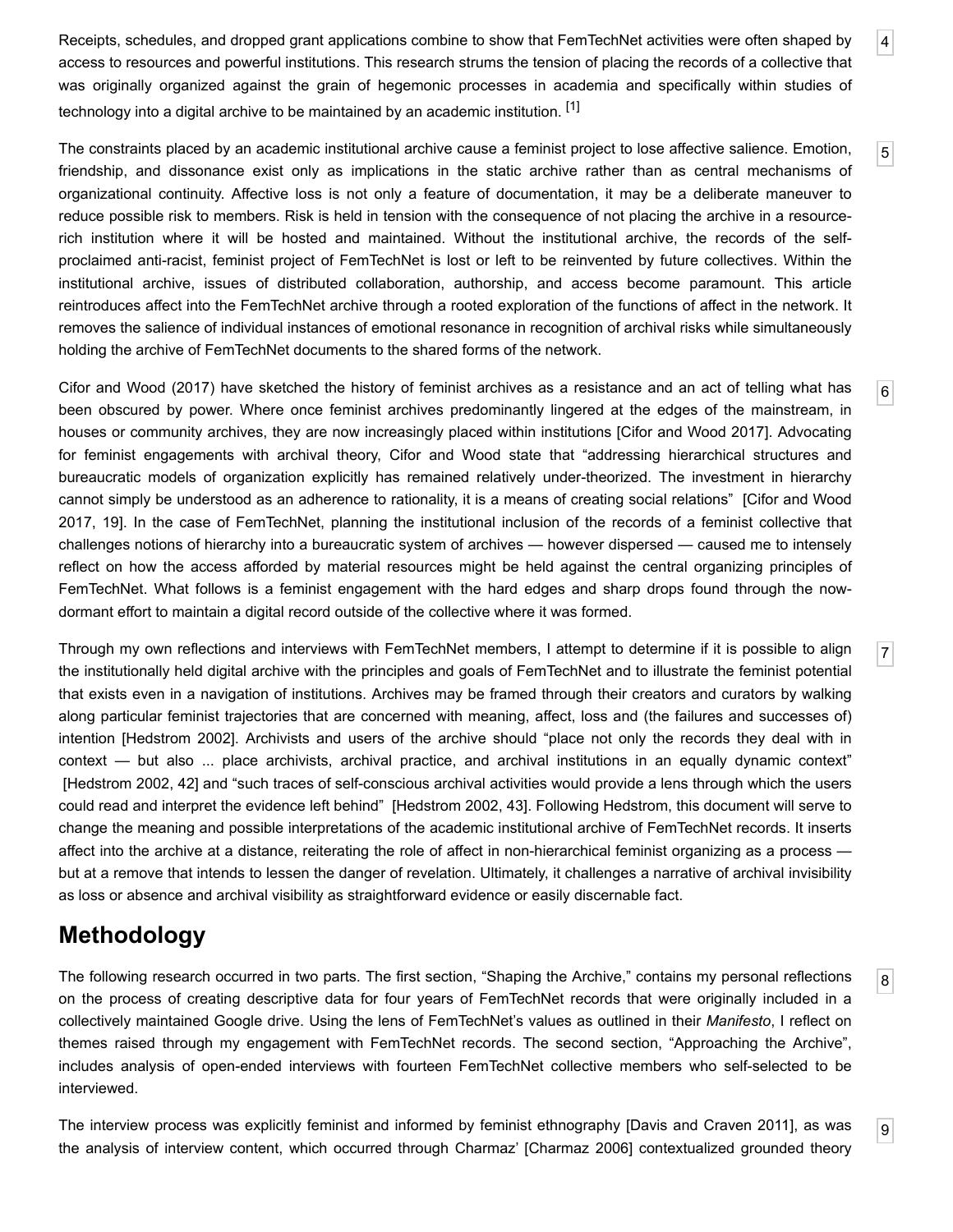approach, which follows from Glaser and Strauss [\[Glaser and Strauss 1967](#page-11-7)] . Charmaz' model integrates the understandings of power in shaping possibilities for disclosure and other acts [\[Charmaz 2006\]](#page-10-3). Power and contexts were incorporated into the research through questions that directly addressed interviewees' views on institutions and institutionalization of the archive. Analysis of the interviews provides a greater understanding of the roles of institutions in the archive and overall functioning of the collective, how affect informed the network, and collective members' own perceptions of what can or ought to be made visible (and, conversely, kept invisible) in the archive.

## **Shaping the Archive**

### **Durable forms**

"I suppose because I love you, I want to hold onto you in some durable form like an archive." - Irish, in an exploration of how and in what ways a digital archive may continue the intents of the FemTechNet collective. [[Irish 2016](#page-11-8)]

<span id="page-2-0"></span>As is the case with traditional archives, the creation of descriptive data for FemTechNet materials involved engagement with minutiae. In the early process of determining what held value, I found myself lingering in the descriptive acts of differences between receipts and of contracts negotiated and then withdrawn or modified. FemTechNet's ephemera spoke to meeting institutional requirements for legitimacy through adherence to demands and policies. The records of the collective illustrate its position as an extension of the universities where its operations occurred. The evidence of the labor involved in meeting institutional demands amplified as the collective's records and resources — its "homes" moved from institution to institution. The records reflected the varying requirements of one university against another, illustrating the differences among institutions and their expectations for "legitimate" undertakings. Through a feminist lens, these records revealed the requirements of various academic institutions and the hidden labor entailed in meeting those requirements.

<span id="page-2-1"></span>The procession of mundane and hidden acts affirms how little trust exists between institutions and those who endure them as an aspect of loving the subversive or fledgling project or possibility. Receipts or dropped communications or unfinished grant applications are evidence of the difficulty created by institutions, even as FemTechNet was overseen by a group of widely recognized and respected intellectuals within and outside of academia. Records that exist as a response to institutional demands are reminders of affiliation as a process of seeking — validation, funding, legitimacy, recognition. They highlight the ongoing role of a neoliberal university to produce workers who continue the status quo of late capitalism, and its position as accountable to (the idea of) a public that does not view knowledge, in and of itself, as a productive activity.

<span id="page-2-2"></span>An archive allows, potentially, for its users to learn and unveil the relationship between collective members and to trace the spaces of care and solace that form in the midst of a university. Emphasizing the affective and affectively feminist dimensions within the archive of FemTechNet acts as a criticism of the neoliberal ideologies that shape academic institutions [[Cifor 2016](#page-10-4)]. Building from Cvetokvich's archive of feelings, Cifor posits that the inclusion of affect "is necessary in order to trouble dominant power relations and adequately reflect the lives and meet the needs of the diverse communities that archivists document and serve" [[Cifor 2016](#page-10-4), 18]. FemTechNet records provide evidence of the demand for academic products and of the repeated steps to meet the demands of the affiliate or granting body. The affect hidden here is a dragging, a tedium, an attention to detail that is forever shaped by the ways power and material access create and abruptly curtail the possibility of critical pursuits.

<span id="page-2-3"></span>The dynamic archives envisioned by Irish [[Irish 2016\]](#page-11-8) contrasted heavily with the materials for which I created descriptive information. While I did not often consider how the archive of FemTechNet born-digital documents might sit in relation to other collections within its academic institutional home, the idea of the univeristy as a "home" subtly changed the shape of my description [\[Eichhorn 2014\]](#page-11-9). My own assumptions of "archival proximity" — between contrasting collections, between individual objects within the FemTechNet collection — influenced my descriptions [\[Eichhorn 2014](#page-11-9), 232]. Despite a drift to appear objective and professional, the records' descriptions contain potent but latent affective aspects. There is a possibility that, in cleaning up the archive — erasing duplicates or near duplicates,

[12](#page-2-2)

[13](#page-2-3)

[11](#page-2-1)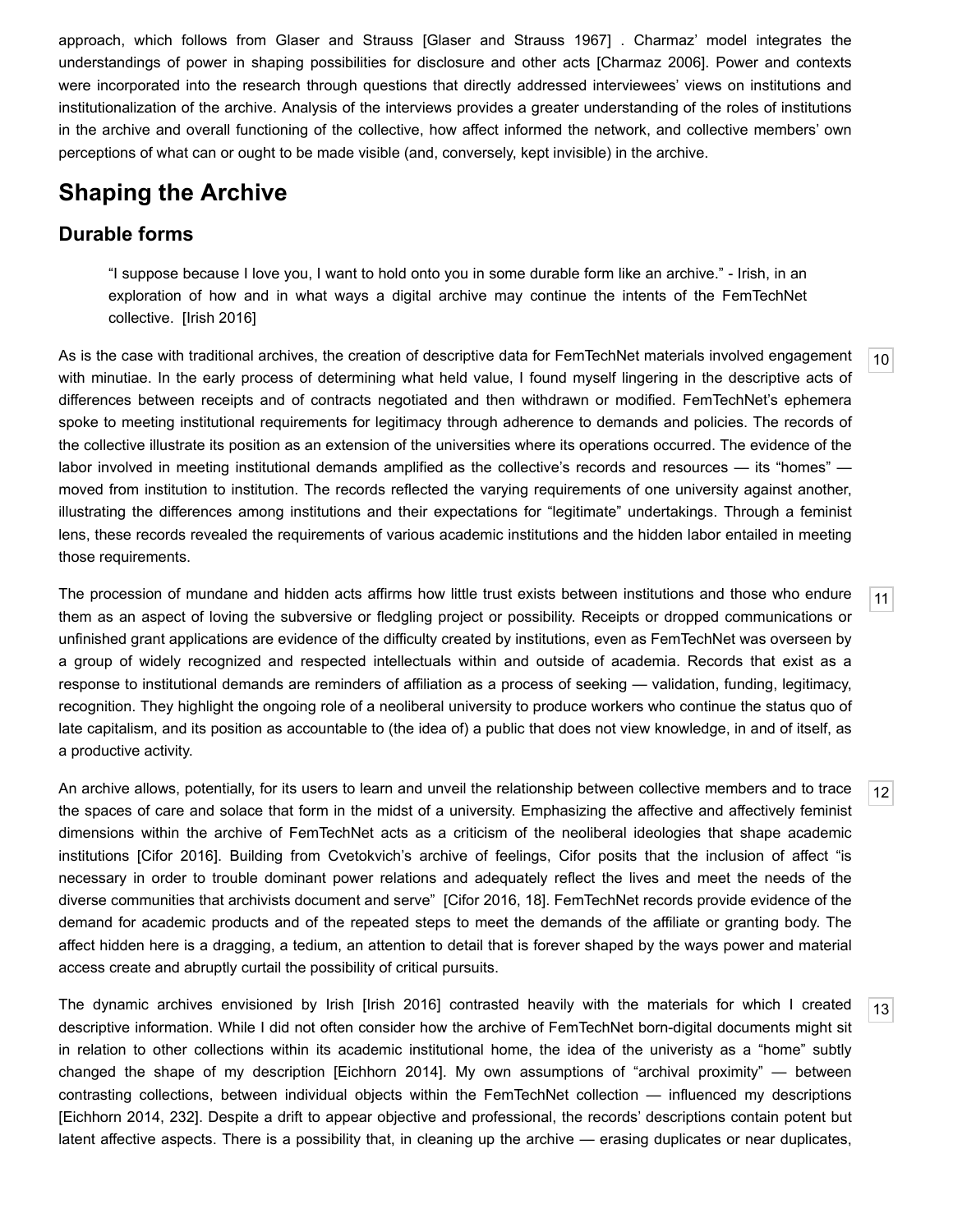organizing the messiness of fervor and desire (and limited resources) — the affective links become obscured or broken.

### **Obscured affect**

<span id="page-3-0"></span>In other instances, the loss of affect is challenged through the experiences and recordings of those who lived, saw, enacted, understood, cried about, were hurt by, or otherwise felt the actual impact of events. This is what the archive seems to continually lose and loose — and any researcher who wishes to explore the affective dimensions of FemTechNet, a decidedly feminist project, may find that affect is only inferred by changes of direction, by the frequency of co-publishing, or the (possibly) inaccurate measure of a facial expression or tone of voice. These exist, for the most part, in the imaginary of the collective's archive.

[14](#page-3-0)

[15](#page-3-1)

[16](#page-3-2)

[17](#page-3-3)

[18](#page-3-4)

[19](#page-3-5)

<span id="page-3-1"></span>The imagined permeates archival existence [\[Gilliland and Caswell 2016](#page-11-10)]. The desire for affect and evidence is a carrying forth of a particular feminist tradition of engaging silences. Part of the feminist archival project is to "envision new ways that archival description, retrieval, and use can be reworked to take absences — and their attending affects — into account" [[Gilliland and Caswell 2016,](#page-11-10) 73]. This project may also entail an uncovering of where affect acts as absence — either through the creation of descriptive information, the privileging of particular topics, or through the individual or collective omission of affective experiences. In short, the archive matters, but the archive, and its creators, could always be lying, withholding, hiding something.

<span id="page-3-2"></span>There are many reasons to lie, to withhold, to hold multiple locations at once, only allowing some of them to come into focus. Research on trans- feminist and queer (both "LGBTQ" and strange) archives has engaged with the functions of intentional silences [\[Cowan 2018\]](#page-10-5). Shotwell, in a discussion of women's positions formed by the early definitions of AIDS, explains that feelings of failed memory and of omission may have occurred because they are "experiences as a past from the point of view of an unexpected future" [\[Shotwell 2016](#page-11-11), 65]. The archive may undo the linear aspects of time in its holding of recollection and materials that were actively erased through institutional acts.

<span id="page-3-3"></span>Archivists, the keepers of information, are responsible for futures in which information is more available or absences are more descriptively defined. Lee outlines this in relation to Berlant's conceptions of what belongs or becomes acceptable as a discourse of nationalism alongside Gordon's ideas of ghostly encounters [\[Lee 2017](#page-11-12)]. Here, the silence, the absence, is a haunting. Haunting, memory, and rupture are situated in the spaces between and relationships within the archival collection. For users of the FemTechNet archive, encounters informed by knowledge of the organizing principles of the collective may introduce affect as a haunting absence.

<span id="page-3-4"></span>The digital plays a particular role in revealing the loss of affective presence. In digital environments that are often structured through claims to masculinity or calls for competition, a feminist, collective presence challenges the culture. Due to such powerful structures, the feminist archive is an act against historical silences and monolithic narratives. Without adhering to techno-utopian approaches to the digital and with caution toward the method of conveyance as related to the medium of original content [[Eichhorn 2014\]](#page-11-9), it is still possible to explore how the digital potentially disrupts silence. By no means available to all, the digital archive may still create new possibilities through intention or serendipity. Withers, while deeply critical of the intentions that sit behind the construction of for-profit archives and shortlived digital projects, explains that "[d]igital metadata can place feminist histories within networks of reference and association that may help to assuage the ephemeral conditions of feminist histories that are often subject to dramatic cycles of recovery and loss" [[Withers 2017](#page-11-13), 686]. Placing a discussion of the FemTechNet archive alongside projects such as the Women's Liberation Music Archive described by Withers and the Chicana por mi Raza archive described by Cotera becomes a way of addressing silences, of positioning projects within a frame of reference and an imagined network [[Cotera 2015\]](#page-10-6).

<span id="page-3-5"></span>Not all silences and losses are affectively negative. Femerality, for instance, was one of the formative aspects of the FemTechNet collective. FemTechNet members acknowledged the possibility of their own ephemeral engagement with the collective alongside the potential that materials and events would not necessarily have permanence. For FemTechNet the concept of femerality worked toward an honesty and trust that countered the material record of FemTechNet's interaction with many (but not all) institutional affiliations and records, but did not always reveal how shifts in the collective's perspective occurred over time. As with other documents of collective projects, "[e]ssential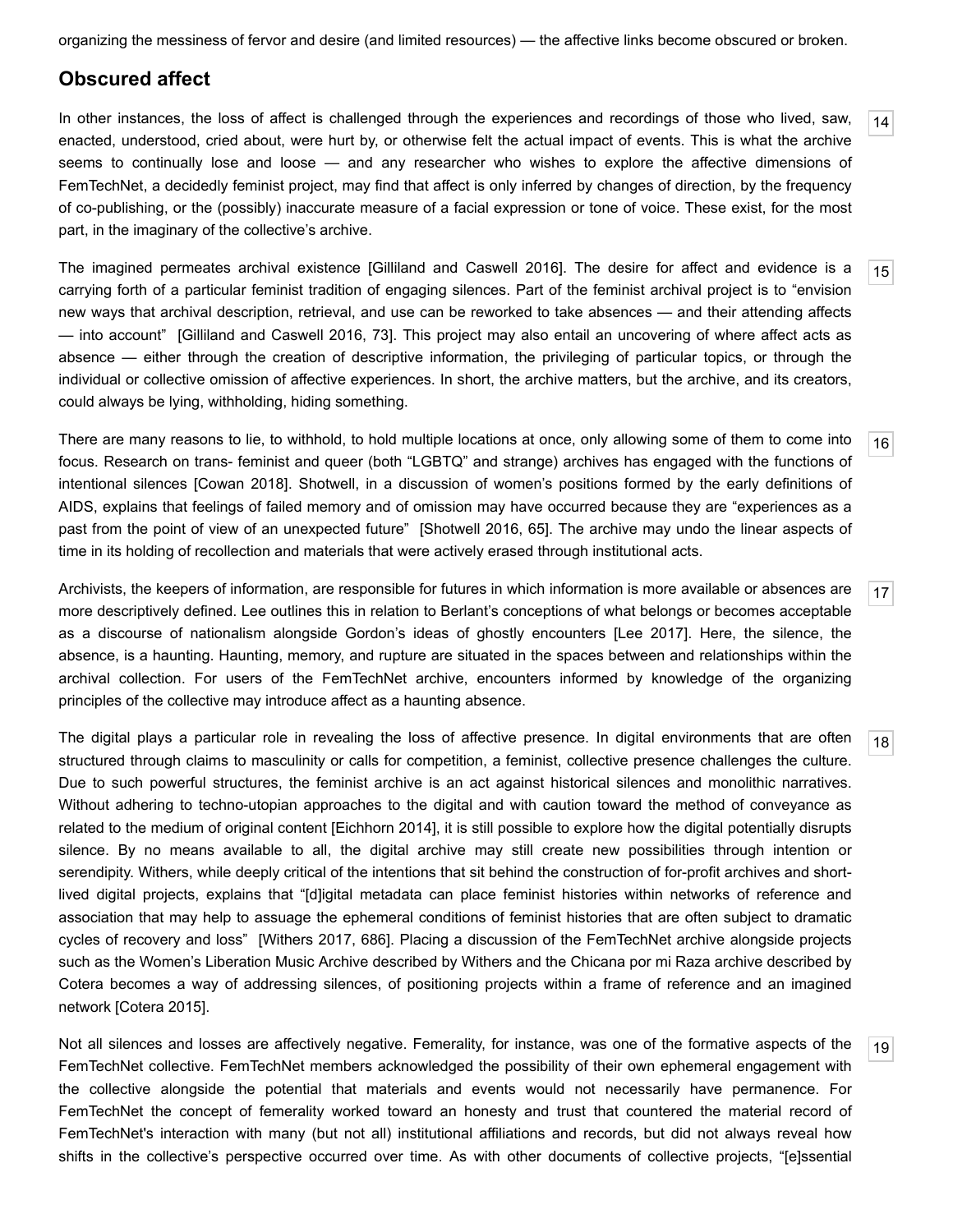[pieces of information, which might answer questions and direct research, are not necessarily tangible or archived" \[Ault](#page-10-7) 2013, 105].

<span id="page-4-0"></span>Digital archival collections can but do not inherently push against the silence and absence that feminists so often seek to highlight. Cotera explores the possibilities of the archive as holding the "discursive power" of history and existence [\[Cotera 2015](#page-10-6), 784]. The discursive power of the institutional archive can hold multiple meanings. In one, reading the silence and the absence within the archive becomes a tool to work against the historical narrative of hegemonic power. In another, "subaltern knowledges are recovered only to be recirculated as scholarly products that reify the academy's authoritative status as a site of knowledge production" [\[Cotera 2015,](#page-10-6) 786]. In yet another, feminist *archivista* positions reshape the archive into something collaborative, collective, and generative [[Cotera 2015](#page-10-6), 796]. Here, the "common becomes a new terrain" [[Cotera 2015](#page-10-6), 789]. It is possible that the documentation of collectivity, however unrecorded in its discord and adherence, pushes against individualistic approaches to the institutional archive. The unrecorded then, might act as contrast.

#### **Risking permanence**

<span id="page-4-1"></span>In a discussion of lesbian oral histories, Chenier implicates the archivist as responsible for the the ethical balance between the personal — a history — and the political — a collective meaning achieved through access to these histories [\[Chenier 2015](#page-10-8)]. At sway here are the issues of confidentiality and consent. In a world where the terrain of acceptance or (at minimum) tolerance continues to shift and entail forms of intense retribution (what Chenier describes as "privacy anxieties") [[Chenier 2015](#page-10-8)], archivists must respect LGBTQ individuals who dare not be outed by the archive. It is not a far stretch, in this moment, to imagine that the same shifts can, and do, occur across affiliations with feminist projects that seek to undo institutionally maintained systemic forces of racism, sexism, and homophobia while also being located in the middle and interstices of these institutions.

<span id="page-4-2"></span>Add to this the knowledge that those with power (be they individuals with class or race privilege or hiring institutions involved in vetting processes) have utilized the digital record against those without power at increasingly alarming rates. The availability of data that can be used to identify members of FemTechNet, even if it is only an associational belonging, can be enough for those who want to invalidate or threaten the work of feminist and anti-racist groups. The methods of data discovery, collection, and dissemination among antagonists has been complex and may mean that silence, while a burden, can also become a refuge from attack — that engaging in feminist or other political projects outside of mainstream recognition and without leaving a trace is a way of seeking protection.

<span id="page-4-3"></span>Alternately, the archive offers up the possibility of recognition and encouragement. In utopian formulations, the archive serves as a point of recognition and resonance and the archive can be activated in such a way that "in looking back, activists might see innovative ways of intervening in the(ir) present" [[Buchanan and Bastian 2015,](#page-10-9) 431]. There is, in the archive, a desire to be "recounted" as well as "open-ended" [[Ault 2013,](#page-10-7) 110]. The archive of FemTechNet records and activities may provide a historical grounding for future feminist projects that broadly grapple with and utilize technologies. Beyond speaking to the possibility of the existence of distributed feminist collectives, the archive may provide background information that allows the next iteration of similar projects to grow from the knowledge developed by FemTechNet.

<span id="page-4-4"></span>My own reflections on shaping the archive and its descriptive data are evident in the process of conducting open-ended interviews with members of the FemTechNet collective. While I did not highlight the anxieties I felt or tensions I identified previous to the interview process, I did attend to the topics addressed in this section when collective members brought them to the fore. As the concerns identified herein are relevant to the construction of feminist archival projects, there were often areas of overlap between topics raised by interviewees and those present in the above contemplations.

## **Approaching the Archive**

<span id="page-4-5"></span>[25](#page-4-5) Collective members discussed the possible institutional archive through references to their own positions to the archive (as creators of documents or envisioning themselves as users) and the ways they conceptualized its form. They shared their knowledge of the levels of documentation undertaken by the collective, the infrastructure required for maintaining

[21](#page-4-1)

[22](#page-4-2)

[23](#page-4-3)

[24](#page-4-4)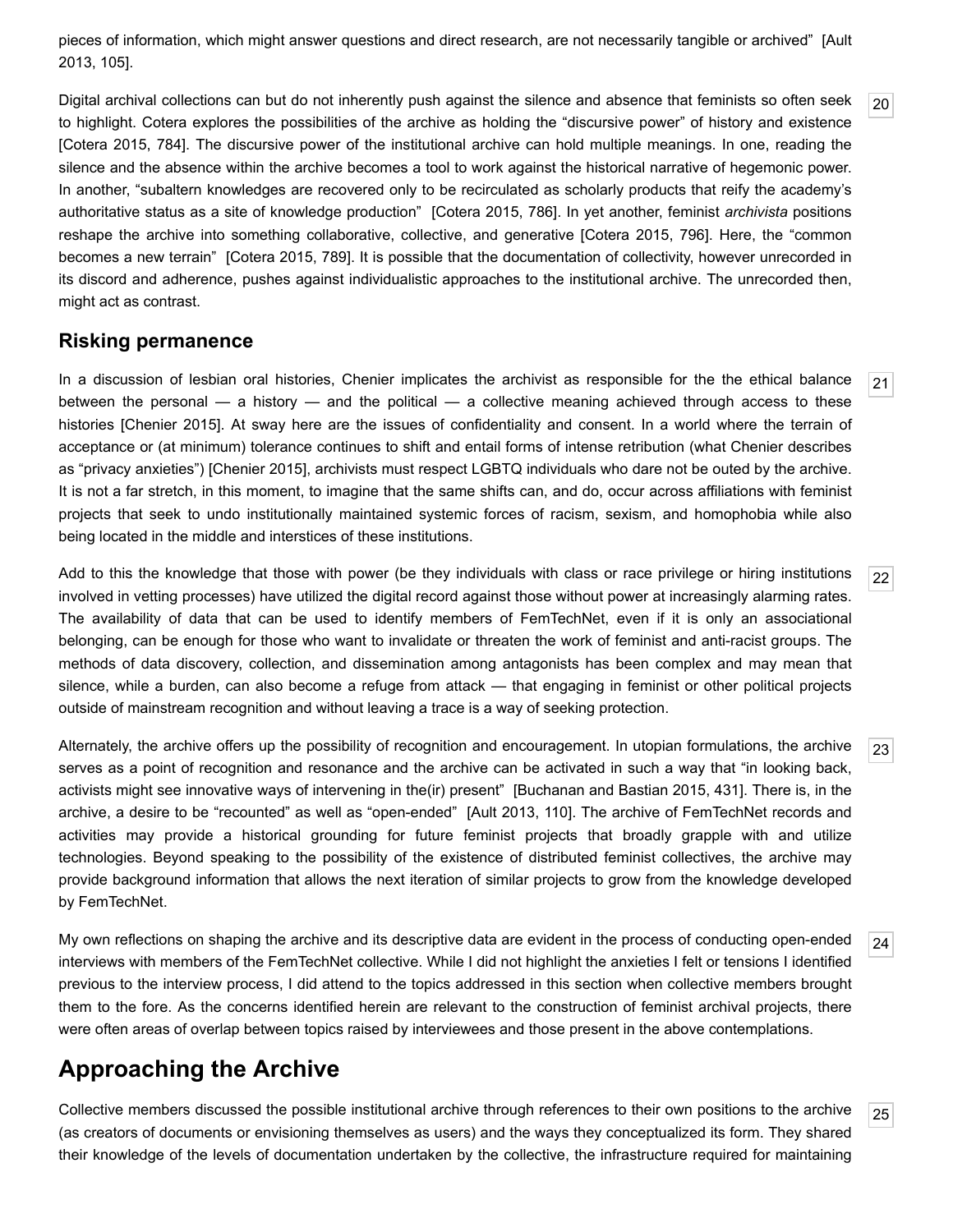(existing or possible forms of) documentation, and their hopes and trepidations around the risks and possibilities created by the archive. In thinking through the perilousness of the archive, interviewees imagined the archive in various manifestations, mediating access with recognition of institutional norms around open, closed, or modified points of entry.

[26](#page-5-0)

[27](#page-5-1)

[28](#page-5-2)

[29](#page-5-3)

[30](#page-5-4)

<span id="page-5-0"></span>FemTechNet members noted that the nature of the collective — distributed, loose, dispersed — necessitated huge amounts of documentation. Documentation was produced through collaborative work, out of institutional requirements and an urge to archive "kind of compulsively." In considering the extent of documentation produced within FemTechNet, interviewees emphasized the resources provided by an institutional archive as surpassing what collective members, who voluntarily contributed labor to the project, could provide. Members variously mentioned the need for maintenance of digital materials, for their cataloging, tagging, and grouping, and expressed desire for an archive that extended "beyond the memory of members." The institutional digital archive was appealing due to the "paltry possibilities in a neoliberal university" — it was the "lesser evil." This held true even as collective members placed their trust in Irish as a decision-maker around the archive, and as they acknowledged the professional nature of archive employees (one interviewee, in particular, noted being "at some kind of peace and security that boisterous, sometimes out of control representation of the many, many things we did are being handled by professionals").

<span id="page-5-1"></span>FemTechNet members described the differences in archives and institutional ideologies as they compared an institutional university archive to other forms of preservation. The "culture and power dynamics" of individual institutions were seen as shaping how much control FemTechNet might retain over the institutional archive as well as where and how FemTechNet materials might be located and described. Interviewees particularly noted the loss of power and control that might happen once records fell under institutional purview. In this line of thought, one interviewee noted the benefit an institution might receive for being known as a host of the FemTechNet, asking "how is it possible to create an actual relationship with the institutions?"

<span id="page-5-2"></span>In imagining the institutional digital archive of FemTechNet materials, collective members differed in their line of pragmatism. One member expressed desire for a "living archive, dynamic archive." Others noted that this archive might be shaped by how it is used and known through the trails and vestiges of users, possibly restructured through its use in the creation and shift of "folders, hierarchies" and tagging. Another noted that capturing the processes of women's work is part of "keeping a lineage of feminist work in the academy and in technology specifically," highlighting the erasure of women in archival spaces. Others made comparisons against less appealing possible forms of the archive. In one instance, the present distributed shape of FemTechNet records (many of which are held at the individual institutions that formerly acted as "home" for the collective's records) was a driving force in desiring an amalgamated institutional archive. In another, institutional digital archives were compared to less desirable corporate, for-profit ventures, such as YouTube. From this vantage point, the institutional archive held an appeal beyond resources and structure.

<span id="page-5-3"></span>The complexity of technologies used for meetings and collaborative projects influenced how and in what shape materials were made to be included in the archive. The level of caution described by interviewees around archiving particular modes of communication (such as the Bluejeans video conferencing platform) must be understood in relation to the level of intimacy these technologies facilitated among collective members. Bluejeans, a collaborative tool that utilizes video, voice, and chat, was repeatedly mentioned in reference not only to impossible infrastructural demands (if kept as records, the size of these files would surpass the capacity of FemTechNet to retain the meetings as recordings) but also as facilitating togetherness and forms of personal exchange that were intentionally kept out of any possible, even internal, archive.

<span id="page-5-4"></span>Interviewees differed on their conceptualizations of the archive. These differences were often based in their positions on the need for caution and for access. For some, it was "incredibly important to archive the work" in light of "the scariness of things disappearing." For others, the stability of the digital form had to be held in tension with the ephemeral conditions (such as a Bluejeans meeting) that were part of FemTechNet's becoming. Others considered the possibilities for harm given various forms the archive might take — limiting access versus a more complete archive ("if we wanted a complete archive.... that kind of thing I wouldn't want anyone to see for – 50 years!"). Interviewee's conceptualizations also involved accounting for ownership — asking whether or not materials collectively (and at times, anonymously) created belonged to their individual creators or to the collective in its present iteration. This was especially sticky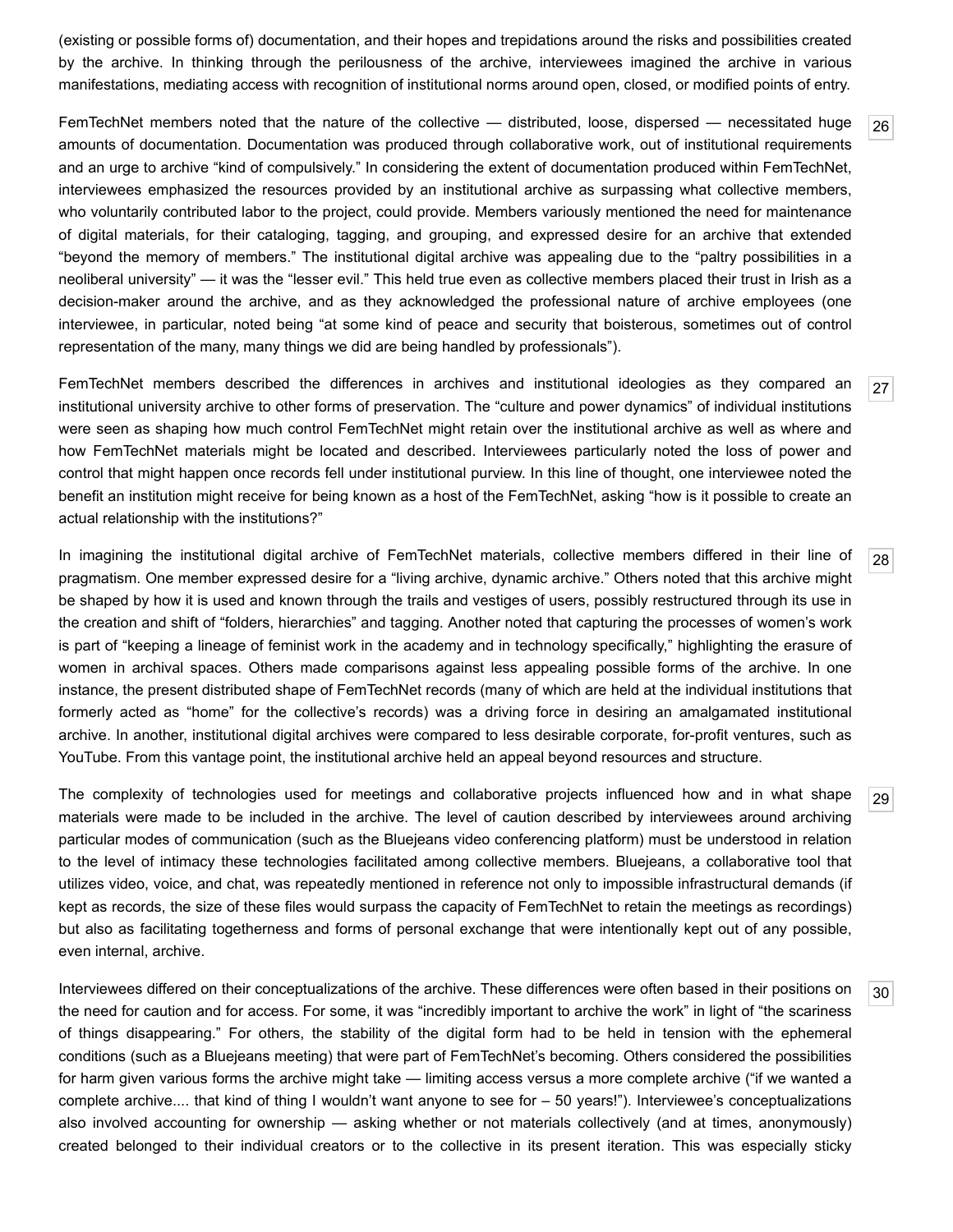considering that "almost everything" was "collaborative or anonymous — DELIBERATELY decentering the individual."

<span id="page-6-0"></span>Creation, control, and the public face of FemTechNet brought to light issues of trace and provenance, which compounded the privately shared forms of affective belonging that members valued within the collective. Member's concerns informed how records were produced and made available within the collective as a whole, as well as what materials were intentionally absent in the archive. Records of affect were at times viewed by interviewees as a liability, a necessary absence in the records. As one member stated, "commitments to feminist structure eliminate the inclusion of affect in documents." Due to the requirements of professionalism and in recognition of the negative interpretations of affect as indicative of professional failure, records were often intentionally void of emotional cadence or were not placed into the collective records of FemTechNet. Even when kept, the records could be "very partial, very weird ... reconstructed from the missing pieces for people who were there" but not for outsiders. Others approached the tension of control and creation with a perspective of collective well-being and continuation, pointing to the ongoing processes in which FemTechNet is involved, including grant writing. For these individuals, the time of creation of the archive existed as a question of ethics – it was "hasty" to hold materials in the archive while members were still in the process of the work.

<span id="page-6-1"></span>Not all members discussed a proactive creation of archival absence of their personal lives or feelings. However, it was in mentioning these traces that interviewees were most likely to raise concerns of privacy and personal safety and to imagine multiple approaches to the use of the institutional digital archive of FemTechNet materials. Individual precarity in relation to institutions (adjunct or pre-tenure teaching) was a condition that pre-determined what fell out of the existing archive. For example, due to their individual nature, the mentorship of tenured faculty and letters of support did not exist in the archive of the collective. Precariousness in institutions was not always directly related to position, it also was influenced by whether or not individuals encountered sympathetic colleagues or departmental support at their individual institutions. Closing the archive was viewed as a protective move in light of that precarity.

<span id="page-6-2"></span>Some interviewees noted that documents maintained by FemTechNet were at times generated without any intention of archiving ("we haven't been taking notes and writing in these personal, decoupled ways"). The dangerousness of these records being made public was due to the institutionally maintained division of professionalism and affect. Affective absence was at times viewed as necessity, with faith that individuals who encountered the archive (given possible constraints on access) would know that "quiet isn't silence, things that you don't see doesn't mean it is not happening we know things that don't go in public records... and that's okay".

<span id="page-6-3"></span>[34](#page-6-3) Ethical concerns, especially those around safety, informed the various manifestations of access and engagement that FemTechNet members envisioned in the archive. Risk was almost always held in tension with the "need to be preserved" and the possibility of creating a lineage that could inspire and inform other, possibly similar, feminist collectives. Others expressed hope for an open review period (within the network) of all items that might eventually be placed in the institutional archive. A range of restrictive procedures were envisioned during the interviews, from closing the archives for a number of years to placing requirements on any researchers to go through ethnographic training in light of the collective nature of the archive. In this iteration, the researcher would be required by the institution to acknowledge provenance and gain permission from creators of any given material. Even if these restrictions and guarantees were in place, there was acknowledgement among the members that there would be issues of digital security inherent in the archive. Placing the archive in an academic institution could lead to loopholes in restricted access through FOIA requests and other such mechanism that would lead to a lack of control over the information contained therein.

<span id="page-6-4"></span>To this end, interviewees tended to present three possible forms of use of the archive. In the first, there was the possibility of an institutional archive that was primarily utilized by and maintained for FemTechNet members. In this form, the distributed materials produced by FemTechNet were co-located and easy to access. Interviewees often recounted their own difficulties with finding past information or being barred by institutional walls (in instances where an institution had held FemTechNet materials but the collective member had moved away from the institution). For members who took this approach, the archive was envisioned as an aspect of the ongoing work of FemTechNet.

[32](#page-6-1)

[33](#page-6-2)

[35](#page-6-4)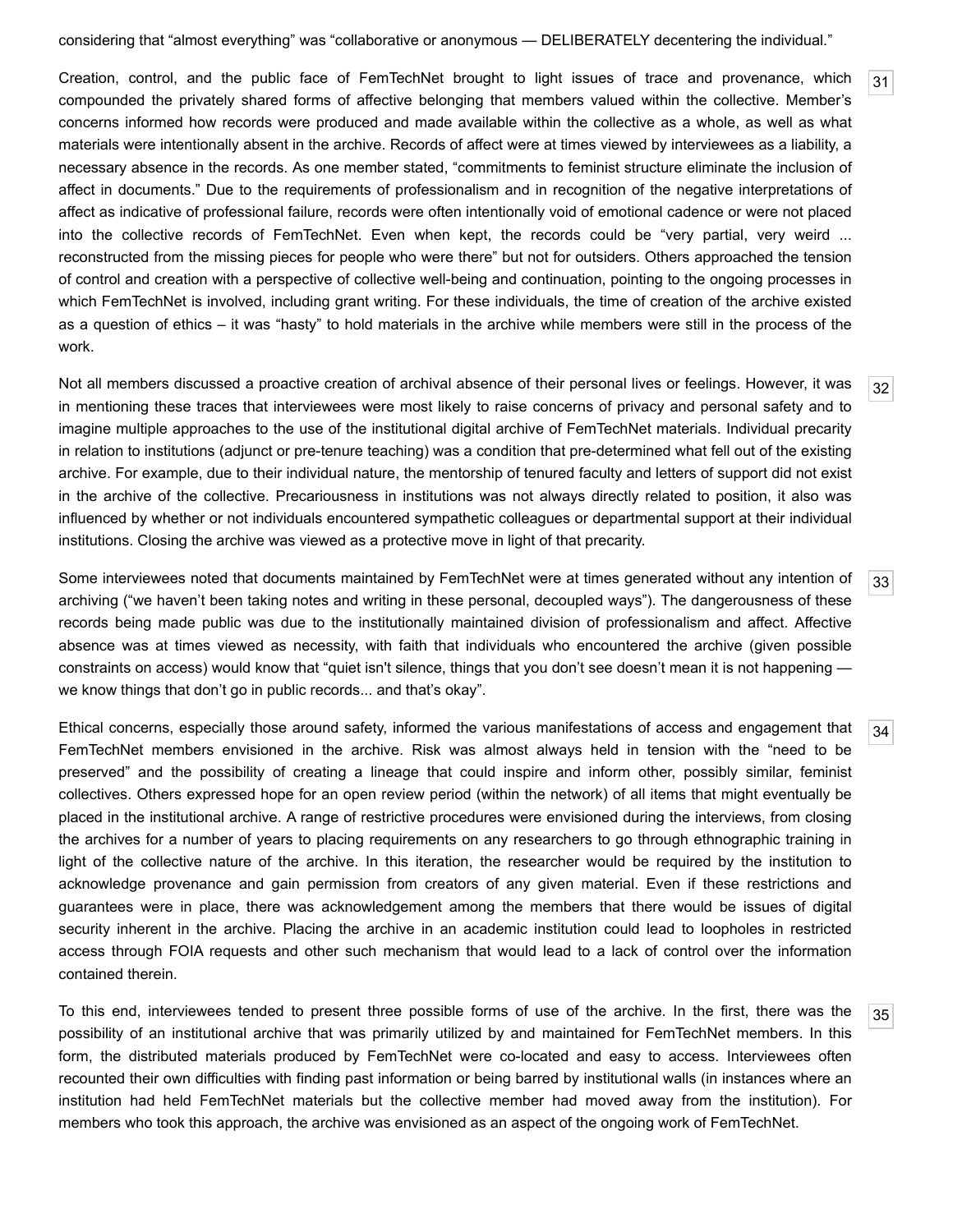<span id="page-7-4"></span>In the second imagined form, the archive was externally accessible. Interviewees who discussed external access mentioned the possibilities of other projects, expressing a desire for the archive to contain "the material that moves forward other initiatives." Others noted that an externally accessible archive entails a broad range of users. An externally accessible archive might create access "into perpetuity" for people "who aren't necessarily sensitive to the goals of FemTechNet." A few interviewees felt a high degree of discomfort and anxiety when imagining this type of accessible archive.

<span id="page-7-5"></span>In the third form, collective members openly acknowledged the heightened risk of having an institutionalized archive that beyond the possibility of the research being used incorrectly, information in the archive, including affectively revelatory information, could be put to nefarious use. This line of thought was situated in FemTechNet's own history one that had been formed during intense manifestations of "toxic digital misogyny" and racism. Fears of being targeted by hate groups, far right zealots, and others with cruel intentions created wariness around the overall project of the archive. Interviewees' fears related to the mediated professional public faces that institutional placements required of FemTechNet members.

### **Institutional sway**

<span id="page-7-0"></span>FemTechNet was and is still shaped by institutional forces. It was established to create publicly untraceable links, specifically through a redistribution ("pool"ing) of the power held by respected academic feminists through mentorship, networks of support letters to institutions for job placements, and material resources. In thinking of institutional sways over the shape of the collective (sways that are often passingly present in the documents in the archive), interviewees discussed the importance of leveraging resources and maintaining a collective formation that, while dispersed, continued to be composed of and encouraged prestigious feminist technological engagement. Resources defined the possibilities available to the collective not only in relation to grant seeking (and the "structural challenges" caused because many granting bodies "explicitly forbid political advocacy") but also general funding.

<span id="page-7-1"></span>Interviewees indicated the fraught nature of creating feminist work through the resources of the institution. They made active decisions not to "play by the rules" in their implementation of feminist practices that often ran a hard counter to institutional logics. Given the feminist disruption of the university as a goal, they also noted specific points where institutions benefitted from the incorporation of FemTechNet courses or materials, which were often brought into being through massive amounts of hidden labor. Much of the evidence of FemTechNet, its public face, depended on energetic devotions often unseen, unacknowledged, and even derided within institutions; these "devotions" were performed as a "third or fourth job" or unwaged labor. Alongside generating cultural standing for institutions through concealed work, members in institutional placements were also subject to the schedules and bureaucratic buttresses of institutional requirements. Interviewees were forced to work outside of an affective, reactive, and feminist time frame and instead function in the slow pull of academic rationality.

<span id="page-7-2"></span>When prompted, interviewees noted the intense institutional requirements that called for the minutiae I described in preparing the archive for institutionalization as part of the work of redistributing resources throughout FemTechNet (one stated that minutiae is "very live" in the process of the work). Others noted proactive documentation as a survival strategy, an acknowledgement that FemTechNet, as a collective, flows in, out, and around institutional requirements. Individual institutional affiliations shaped how information was created and maintained, and often information was lost when individuals changed positions. The work of creating and maintaining documentation was also discussed in relation to precarity, specifically that of adjunct and untenured members of the collective. Redistributing power entailed redistributing the more grueling tasks of accounting for the collective, and several interviewees spoke of the attempt to balance their own positions of holding power and having academic security by securing institutional resources.

<span id="page-7-3"></span>For all of the institutional requirements that adhere in the FemTechNet archive, members viewed it as an alternative to professional associations and other academically-based projects. Its appeal lay in how it gave space for "ambivalent/ambiguous" affective ways that countered the isolating institutional placements in which interviewees found themselves. Collective members repeatedly brought up the Allied Media Conference and activist approaches to organizing as possible new forms for the collective. Among the reasons for a shifting toward activist approaches were

[36](#page-7-4)

[37](#page-7-5)

[38](#page-7-0)

[39](#page-7-1)

[40](#page-7-2)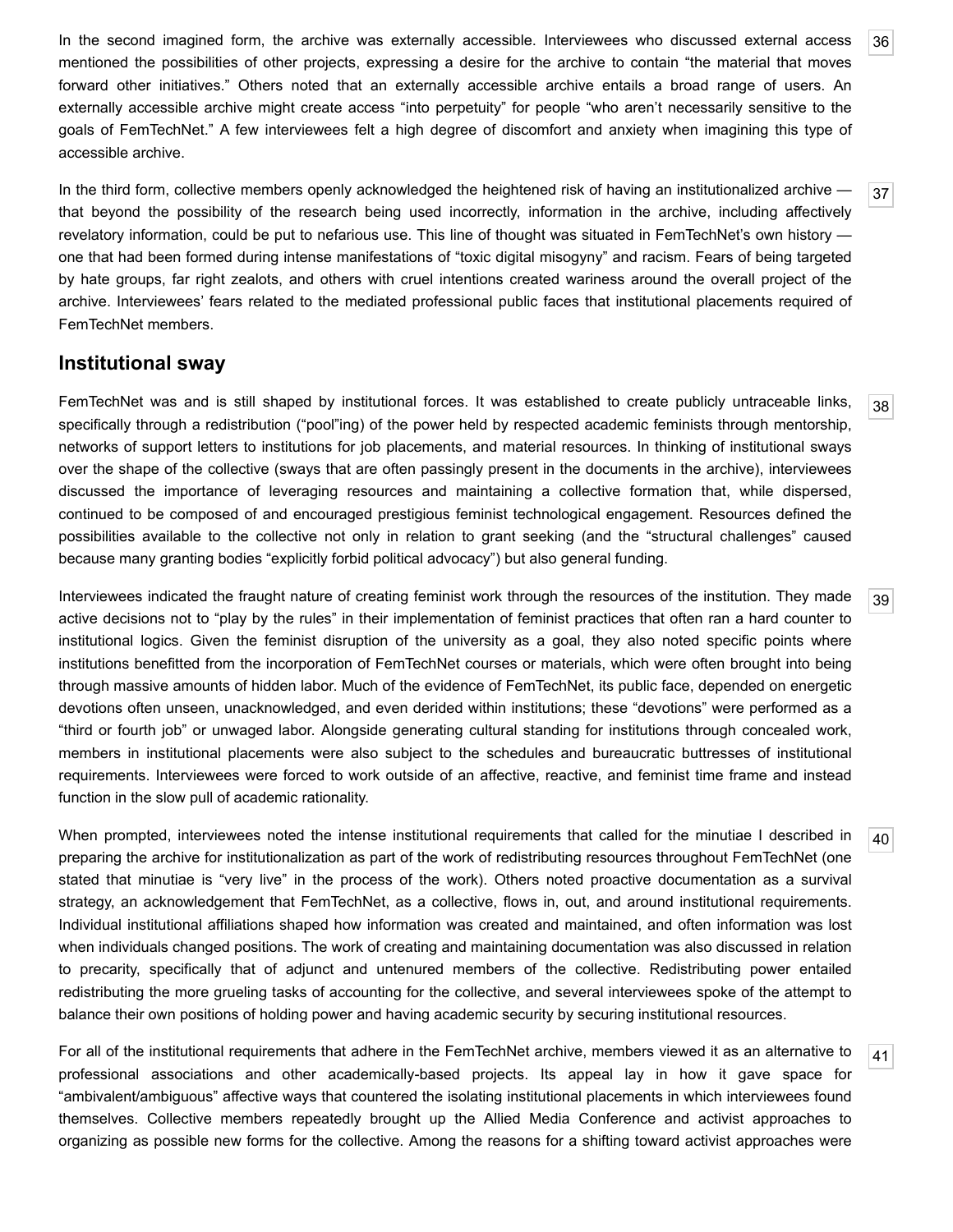an undoing of hierarchies of institutional prestige, the incorporation of activist ethics, and a "distrust of institutions in [the] neoliberal model."

### **Affect and trace**

<span id="page-8-0"></span>[42](#page-8-0) Affect was a salient feature in how interviewees described the collective. Even though affect was intentionally flattened in the records that form the archive, there would be no documentation without the affective resonances that drew members to the network. Affective features of the network were described in its countering professionalism and professional isolation, as a motivator for continuing the work of FemTechNet, and as consistently, though ephemerally, enacted and informed feminist practice.

<span id="page-8-1"></span>Interviewees noted the danger of documenting affect not only in its inherent vulnerability but also in light of the institutionally created binary between professionalism and emotional expression. Interviews often described FemTechNet in comparison to institutional professionalism through statements that "when you are in academia you are always in a competitive environment ... I don't spend a lot of time with these folks but there's a sense of support." They noted that "productivity comes second" (to well-being) in the efforts of the collective, and that the effort undertaken to make contact and to observe others' affective states could not be captured in documentation and could be professionally deleterious for more precarious members if it were available.

<span id="page-8-2"></span>The draw of the network was, for many, this affective resonance. It was desirable for what it represented — a feminist ethos that many members shared prior to their decision to join FemTechNet. It offered an alternative to "feelings of isolation common around feminist scholars." Several interviewees, in discussing their personal relationships to institutions, noted feeling alone and that it was "very significant having colleagues." FemTechNet met a lack that many interviewees experienced in affectively repressive institutional environments.

<span id="page-8-3"></span>Affective salience was also part of what kept individuals in the network. FemTechNet's position as a "very open space to emotion and interpersonal attention" provided a respite from often spiritually crushing institutional placements (one interviewee noted that it allowed her to "continue to work in institutional locations... instead of feeling like dying all the time.") The value of affective ties within the network surpassed the personal costs of often unpaid labor. Within their personal relationships that were facilitated by the collective, members could admit that, despite their best intentions, they were exhausted by the movement between professional and other realms. Relationships with other FemTechNet members provided forums to admit feelings of being drained by the requirement to be driven by personal passion in the production of FemTechNet materials or the emotional weight of affectively saturated interactions with students. Interviewees expressed the marginalization they experienced in their institutional placements in opposition to the joy, sorrow, and complexity they moved through and co-created with FemTechNet friends and colleagues. They had weathered storms with other collective members — "FemTechNet: We cry together" — and learned the subtle nuances of each others' moods and humors. The strength of affective bonds was clear through descriptions — "we love each other," "it was always the thing — no one could believe they were going to the meeting and then halfway through — joy." These bonds were not always pleasant — they involved forgiveness, patience, and an acknowledgement of tension. They were also, ultimately, productive in illustrating the goal and intentions of the overall network, in meticulously crafted and anonymously published materials, and in the "astonishment, joy... the affectual nature" of research itself.

<span id="page-8-4"></span>Affect was everpresent and elusive, even beyond interviewees' descriptions of active forces as motivators for joining and continuing in the collective. While the processes of affective efforts were most present in the check-ins at the beginnings of meetings, statements about FemTechNet were almost always followed by descriptions of the ephemeral encounter. At times, attempts to retain and foster that ephemerality meant that recording Bluejeans meetings might lessen the likelihood that people were open with one another when they met. Adding to the passing nature of check-ins were accounts of the raucous face-to-face encounters — encounters that, at times, took place after years of virtual interaction and co-production. In-person encounters allowed for deeper connections between members and gave (for some interviewees) a sense of depth and reality to on-line meetings.

<span id="page-8-5"></span>The introduction of new technologies and new uses of technologies were noted as increasing the affective ties within FemTechNet. Bluejeans (a video and chat platform) was one of the ways institutional ties could be leveraged for the

[45](#page-8-3)

[46](#page-8-4)

[47](#page-8-5)

[44](#page-8-2)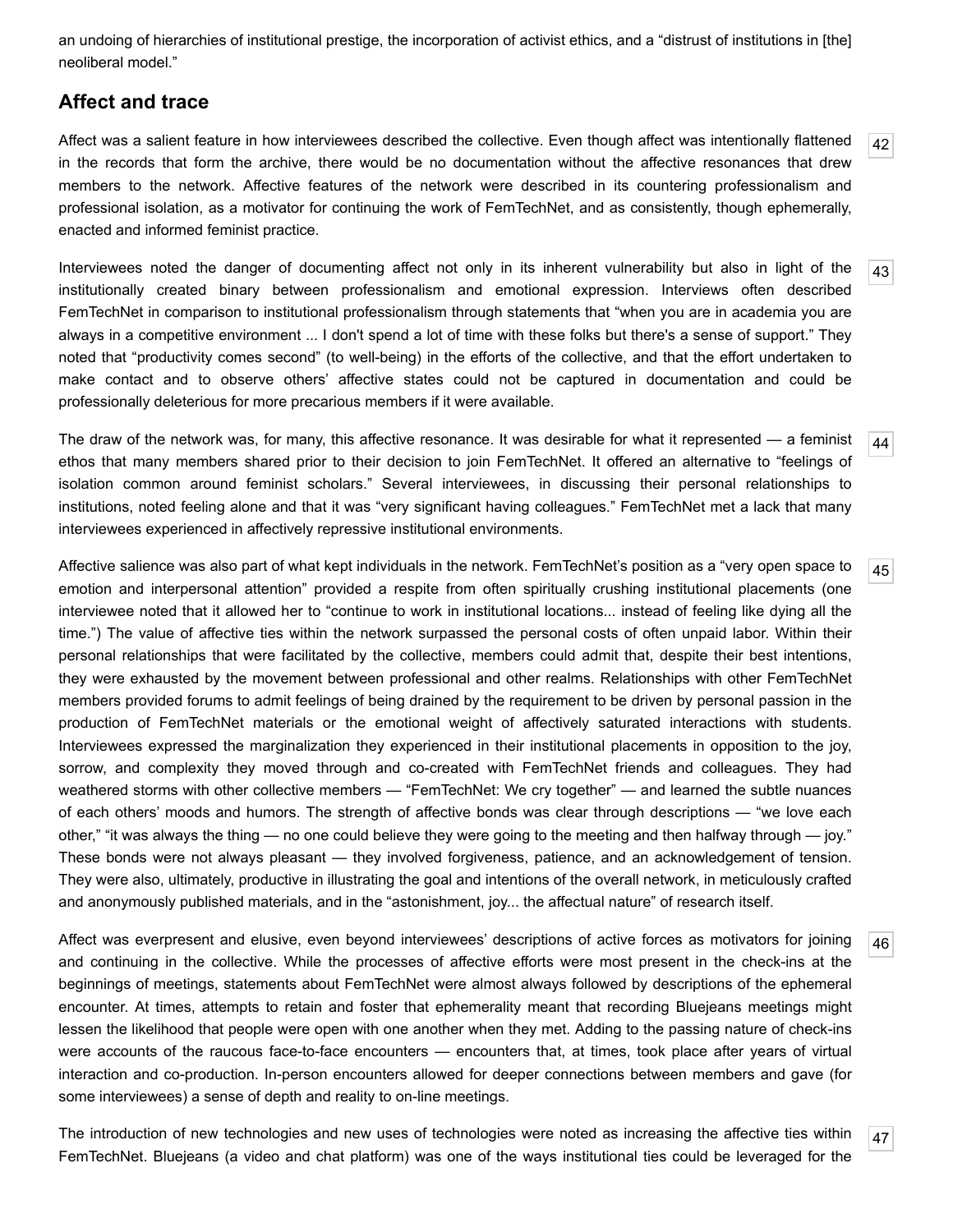(affective) purposes of the network. Within Bluejeans meetings, several types of communications occurred — from spoken to chat to gestural — with people performing in the medium in particular ways. For instance, one interviewee noted several people in the chat who were "really funny... riff off of what people are saying out loud." Another noted that affective relationships to technology — proclivities toward, avoidance of — shaped the nature of affective relationships between individuals in the network. In this description, newly introduced technologies were shaped by their use (and misuse) and subsequently shaped instantiations of the network. Implied and collectively held understanding of specific virtual platforms (such as Facebook groups) and technologies also shaped how, if ever, individuals interacted with one another. FemTechNet participants were not perceived as understanding they were contributing to an archive; it would be unethical, ultimately, to include their contributions, despite the exchanges (on Facebook, for example) taking place on what is often viewed as a "democratic space" and through another lens as "ultimately proprietary."

<span id="page-9-0"></span>New technologies were noted as increasing the playfulness within the network. Highlighted here were .gif parties — a kind of technologically enhanced hanging out. Bluejeans, specifically, was noted for the level of intimate knowledge it facilitated. With video chat, meeting attendees witnessed one another's body language, modes of speech, and more. One interviewee, in describing the scope of this disclosure, noted seeing "rooms, kids, pets, partners, some of our members at conferences, on buses." The platform allowed individuals who often had strong affective ties prior to its use within the collective to suddenly encounter one another in lived, though spatially distant, contexts. This level of knowledge, as one interviewee stated, gives "testament to all the things that hadn't been recorded and couldn't be recorded": the necessity of affective absence, of many forms of quiet, in the archive.

### **Internal shifts toward critical race theories**

<span id="page-9-1"></span>[49](#page-9-1) The emphasis FemTechNet placed on articulating critical approaches to race brought about an internal, though unrecorded, shift to address racism within the collective. A few of the interviewees mentioned racism and awareness of power dynamics in their reflections on FemTechNet. For some, working against racism heightened their sense of being identified or made more precarious through the archive. For others, the ways that research occurred in the academy were tinged with a denial of post-colonial, third world feminist methodologies. The possibility of using these methodologies in FemTechNet was part of the allure of being a member of the collective. While a collective member described race and racism as "an issue that came up all the time" (especially in relationship to the inclusivity of the network) the manifestation of power and oppression *within* the collective was rarely brought to the fore by interviewees.

<span id="page-9-2"></span>Rather than rupture, interviewees described a long and ongoing process borne out of patience and an awareness of others' familiarity with specific concepts. In practice, the creation of a public face of FemTechNet involved a process of language shifting, of rewriting and editing documents, and of constantly addressing moments in which power (and oppression) inadvertently were reinserted into FemTechNet materials or processes. There was, and is, an ongoing "conversation across difference" that aims to educate from many points. These difficult, ever-vigilant conversations were described in relation to people of color and third world feminism as well as trans feminisms. The ongoing energy for this work, and its impetus, was notably not described as an outcome of FemTechNet. Instead, it rested in the appeal and the possibilities of the network, which was how "people found people they could work with, found the things they needed."

## **Conclusion**

<span id="page-9-3"></span>Absences do leave a trace for those who feel them, who recognize a haunting, who know the impossibility of coherence without some affective tug. The interviews with FemTechNet members trouble the idea that absence in the archive always occurs due to erasure, complicating it with the voluntary acts that limit certain records from entering the institution. Voluntarily engaging in silences occurred out of a sense of self-preservation and also as an act of the love that interviewees attest exists within FemTechNet. Selective silence and affective absence in the records of FemTechNet served to protect the individuals composing the network and the entire network from eaily-predictable harms that might arise if the collective's records were to be made publicly available. Interviewees described collectively and individually leveraging resources, recognizing precarity, and looking out for one another as an overarching ethos within the collective, made prominent through contrast to the possibly flattened archive of FemTechNet records.

[48](#page-9-0)

[50](#page-9-2)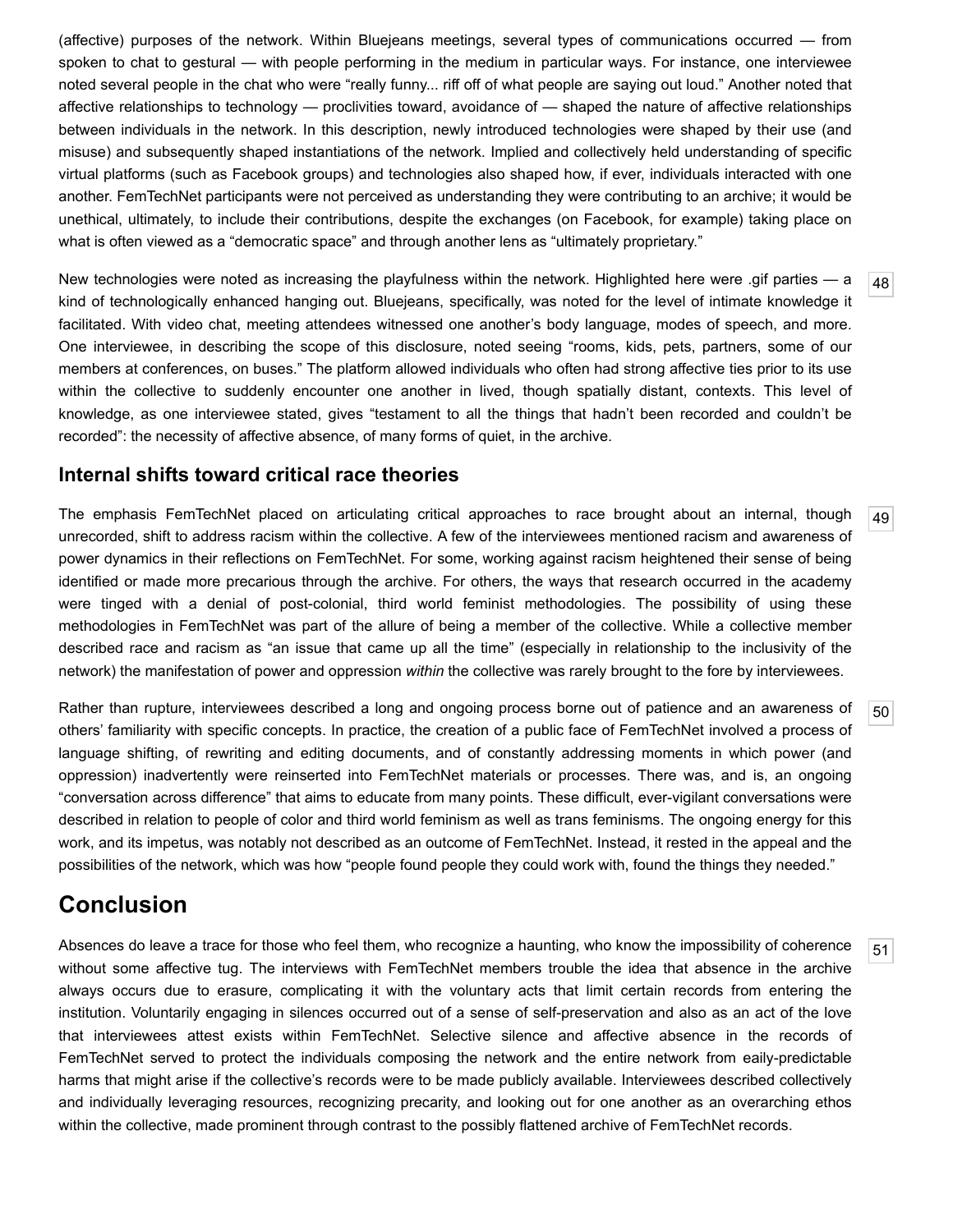<span id="page-10-10"></span>My own reflections, findings in archival research, and the interviews conducted with FemTechNet members reveal that affective absence is not always or solely a direct product of institutionalizing a group's records. Rather, the institutional affiliations of FemTechNet and its members negated the possibility of affective presence due to possible threats of loss of resources or professional standing. Collective members interviewed in this research shared their awareness of navigating affect within FemTechNet records even prior to the beginning of an extended discussion about archiving their work. In acts of self- and collective-preservation, their absenting of affect from the record was not undertaken to deny the existence of affect as a central tenet of the feminist collective. Instead, it invites the feminist archival user to make assumptions, however imperfect, about how affect connected the network. This article may frame understanding of what users of the archive may (or may not, or cannot) encounter should the FemTechNet archive be made publicly available. In addition to affirming the affective trace that suffuses the space between FemTechNet's records, it also offers models for understanding how feminist collectives maneuver among and between institutions without becoming subsumed by them. Interviews in this research attest to the possibility that a raucous feminism can be held alongside the effort of meeting institutional demands.

[52](#page-10-10)

[53](#page-10-11)

[54](#page-10-12)

<span id="page-10-11"></span>Unseen labor infuses the archive — in the suppression of affect, the records not made or lost, and the effort of documentation required by academic institutions. An interviewee raised that unpaid labor also occurs in this research. The institutional support of FemTechNet, and its limits, meant that the members I interviewed were speaking to me on their own time and out of their own desire for a more informed approach to the archive. While anonymity does potentially shield individuals from nefarious readers (for these exist alongside the possible nefarious users of the archive), it does not and cannot give them the credit for the work they so fully deserve. That credit then, as with the anonymously authored documents produced by the collective, will have to be distributed throughout FemTechNet.

<span id="page-10-12"></span>Future research might explore how collectives such as FemTechNet move from institutional models to collaborative, activist instantiations. Looking to other groups that straddle the professional and institutional demands of academia and their own wild and unruly goals may provide better models for doing just that. Then again, it may be enough for all who flauntingly move across the porous boundaries of institutions, that to encounter the hint that others also do this, have also done it, and continue to do it still.

#### **Notes**

<span id="page-10-1"></span>[1] The collective ultimately decided not to place their archive in an institutional setting during the time between conducting this research (fall of 2017) and the publication of this article.

### **Works Cited**

- <span id="page-10-7"></span>**Ault 2013** Ault, J. "Active Recollection: Archiving Group Material." In S. Hebert and A. S. Karlsen (eds.) *Self Organized, London and Bergen*, NO (2013), pp. 102-12.
- <span id="page-10-0"></span>**Balsamo et al 2013** Balsamo, A., Leeson, L. H., and Rich, B. R. "Video Dialogue: Feminism, Technology, and Archive" (2013). Retrieved from: [https://player.vimeo.com/video/80233697.](https://player.vimeo.com/video/80233697)
- <span id="page-10-9"></span>**Buchanan and Bastian 2015** Buchanan, A. and Bastian, M. "Activating the Archive: Rethinking the Role of Traditional Archives for Local Activist Projects", *Archival Science*, 15 (2015): 429-451.
- <span id="page-10-3"></span>**Charmaz 2006** Charmaz, K. *Constructing Grounded Theory*. Sage, London (2006).
- <span id="page-10-8"></span>**Chenier 2015** Chenier, E. "Privacy Anxieties: Ethics Versus Activism in Archiving", *Radical History Review,* 122 (2015): 129-41.
- <span id="page-10-4"></span>**Cifor 2016** Cifor, M. "Affecting Relations: Introducing Affect Theory", *Archival Science,* 16 (2016): 7-31.
- <span id="page-10-2"></span>**Cifor and Wood 2017** Cifor, M. and Wood S. "Critical Feminism in the Archives", *Journal of Critical Library and Information Studies* 1.2 (2017).
- <span id="page-10-6"></span>**Cotera 2015** Cotera, M. "'Invisiblity is an Unnatural Disaster': Feminist archival praxis after the digital turn", *South Atlantic Quarterly*, 114.4 (2015): 781-801.

<span id="page-10-5"></span>**Cowan 2018** Cowan, T. L. "Internet of Bawdies: Transmedial drag and the onlining of trans-feminist and queer performance